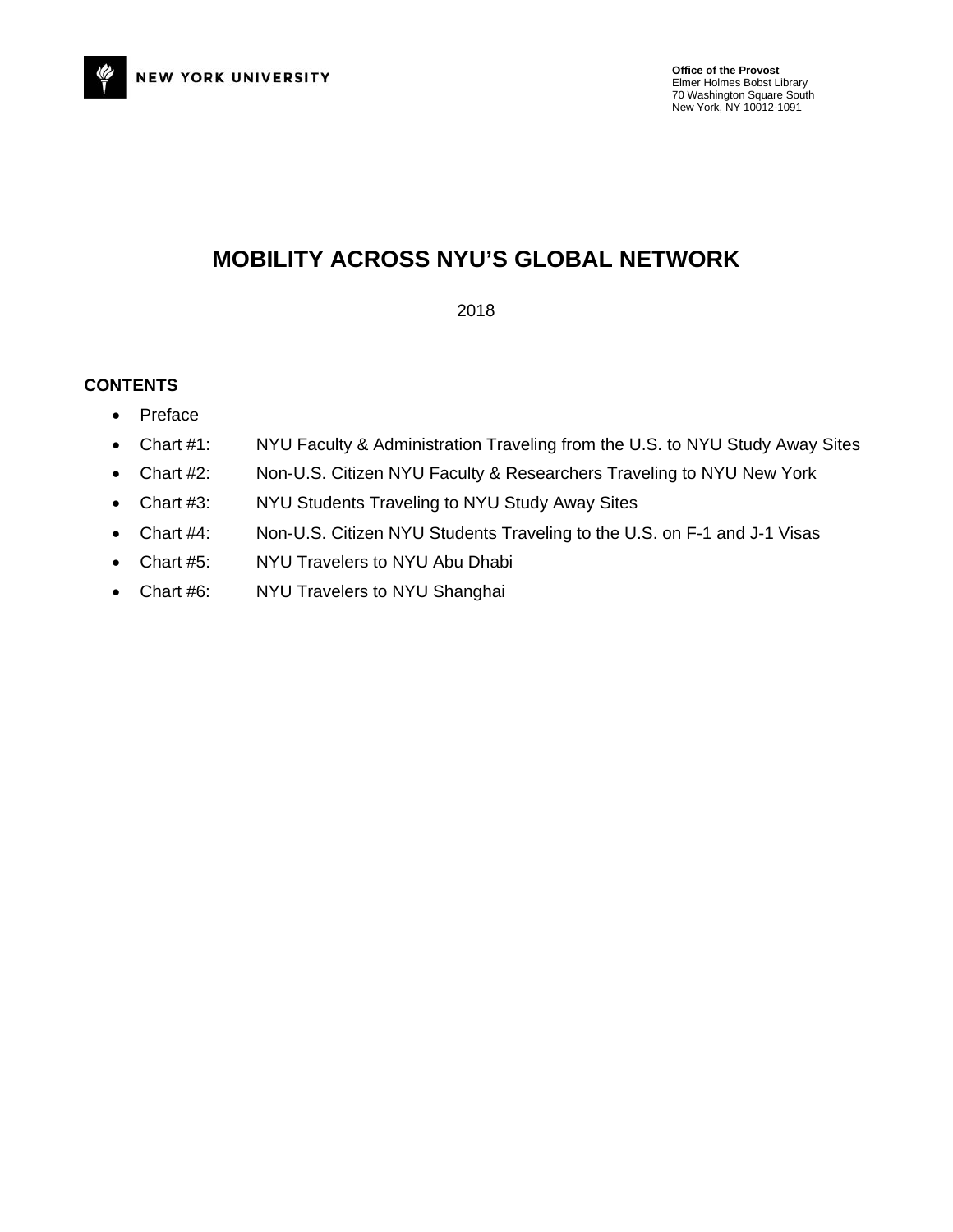### **PREFACE**

The 2018 Global Mobility report covers travel for faculty and other NYU travelers across NYU's global degree-granting "portal" campuses – in New York, Abu Dhabi, and Shanghai – as well as its academic centers (or study away sites).

Created in response to requests from faculty governance groups during the 2014-15 academic year, this report – now in its fourth year – is designed to provide insight into travel across NYU's global network, including any issues faced by faculty, students, staff, and administrators. Overall, data from this past year is generally in line with previous years, and the overwhelming majority of NYU community members were able to successfully complete their travel as planned. And though 3,870 students were able to successfully enroll to study away at a global academic center or portal campus, we did see an increase in challenges on that front. Last year, eight students encountered issues while trying to study in Buenos Aires, New York, Paris, Prague, Shanghai, and Sydney, and of the eight, seven ultimately had to alter their study abroad plans (all, but the student studying in Paris, who arrived, albeit after the semester began).

This report includes material provided by the University's Office of Global Services (OGS) with respect to inbound travelers to the U.S. and outbound travelers to the study away sites; and material provided by NYU Abu Dhabi and NYU Shanghai with respect to their inbound travelers.

Data provided by OGS material includes travelers with start dates between January 1, 2018 and December 31, 2018. Statistics provided by NYU Abu Dhabi are for the 2017-18 academic year, while NYU Shanghai's statistics provide final data for 2017-18, as well as partial data for 2018-2019. The report includes data on new and continuing NYU faculty, researchers, staff, and students, who are traveling to and from portal campuses and global sites. It does not include travel by members of the NYU community who are traveling outside NYU's global network, or travel to countries where portals and sites are located, but when the portal or site is not the destination. It also does not include travel by non-NYU visitors to NYU portals and sites.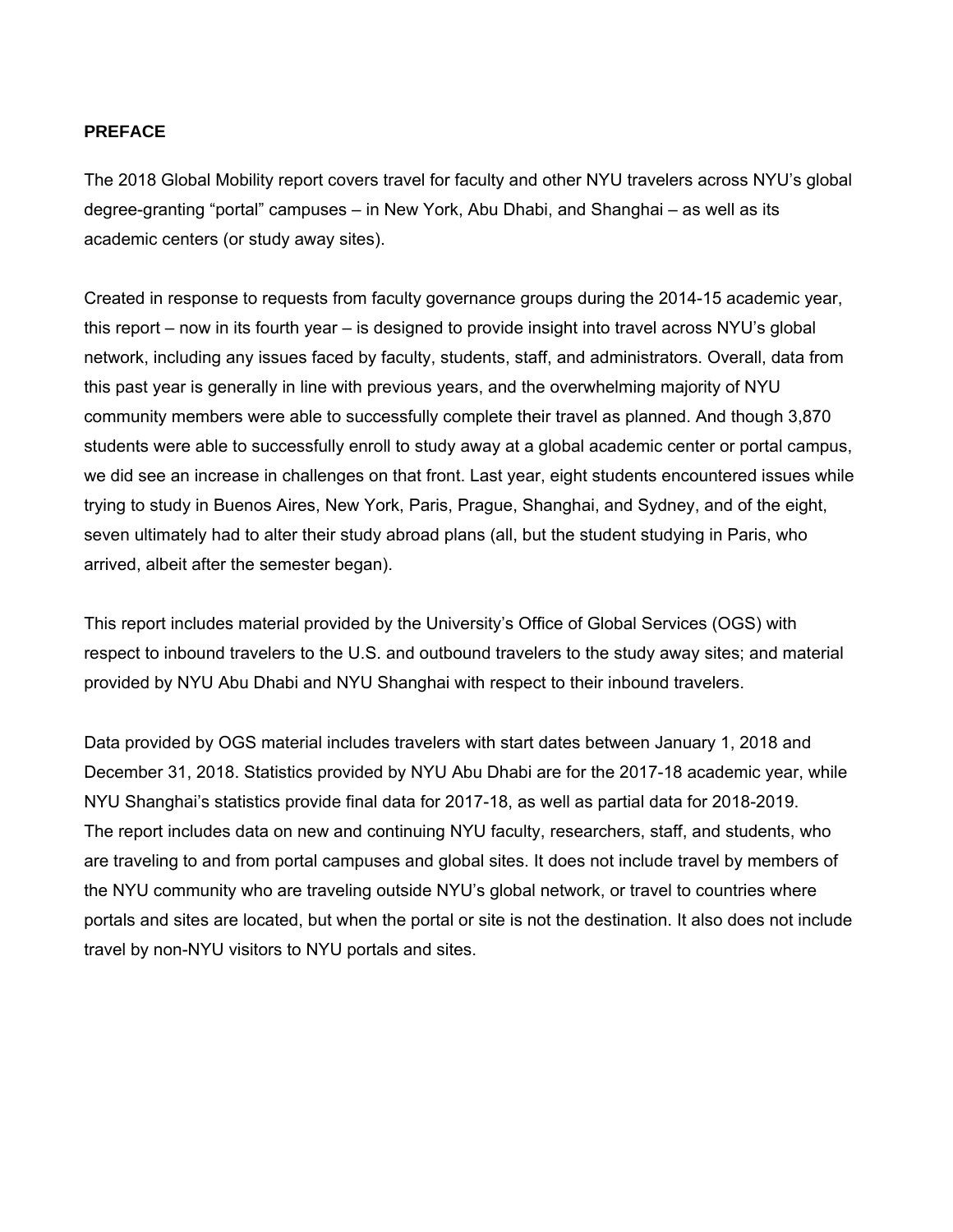# **Chart #1: NYU Faculty & Administration Traveling from the U.S. to NYU Study Away Sites (Excluding NYUAD & NYUSH) For Start Dates between 01/01/2018 and 12/31/2018**

|                 |    | <b>Visa Applications Submitted</b> |                                  |                                 |              | <b>Visas Approved</b> |                      |                |          | <b>Visa Issues</b> |                         |          |               |                |              |                   | <b>U.S. Port of Exit Issues</b> |              |               |                |  |                                                                                                                                                                                                                                                               |                |
|-----------------|----|------------------------------------|----------------------------------|---------------------------------|--------------|-----------------------|----------------------|----------------|----------|--------------------|-------------------------|----------|---------------|----------------|--------------|-------------------|---------------------------------|--------------|---------------|----------------|--|---------------------------------------------------------------------------------------------------------------------------------------------------------------------------------------------------------------------------------------------------------------|----------------|
|                 |    |                                    |                                  |                                 |              |                       | <b>U.S. Citizens</b> |                |          | Non-U.S. Citizens  |                         |          | <b>Issues</b> |                |              | <b>Unresolved</b> |                                 |              | <b>Issues</b> |                |  | <b>Unresolved</b>                                                                                                                                                                                                                                             |                |
|                 |    | Faculty   Administration   Total   |                                  | NYU AD- NYU SH-<br><b>Based</b> | <b>Based</b> |                       |                      |                |          |                    |                         |          |               |                |              |                   |                                 |              |               |                |  | Faculty   Administration <mark>  Total  </mark> Faculty   Administration <mark>  Total  </mark> Faculty   Administration   <mark>Total  </mark> Faculty   Administration   Total   Faculty   Administration   Total   Faculty   Administration   Total   Facu |                |
| to Accra        |    |                                    | 3 <sup>1</sup><br>6              |                                 |              |                       |                      | 6              |          |                    | $\overline{\mathbf{0}}$ |          | $\mathbf 0$   | $\overline{0}$ | $\mathbf{0}$ | $\mathbf{0}$      | 0                               | 0            | $\Omega$      | $\overline{0}$ |  | $\mathbf 0$                                                                                                                                                                                                                                                   | $\overline{0}$ |
| to Berlin       |    |                                    | 9                                |                                 |              |                       |                      |                |          |                    | 3                       |          | 0             | $\overline{0}$ | $\Omega$     | $\mathbf 0$       |                                 | $\Omega$     | $\Omega$      |                |  | $\mathbf 0$                                                                                                                                                                                                                                                   | $\overline{0}$ |
| to Buenos Aires | 12 |                                    | 13                               |                                 |              | 12                    |                      | 13             |          |                    |                         |          | $\Omega$      | $\overline{0}$ | $\mathbf 0$  | $\Omega$          |                                 |              | $\Omega$      |                |  | $\Omega$                                                                                                                                                                                                                                                      | $\overline{0}$ |
| to Florence     | 16 |                                    | 17                               |                                 |              | 13                    |                      | 14             |          |                    | 3                       | $\Omega$ | $\mathbf{0}$  | $\overline{0}$ | $\Omega$     | $\mathbf{0}$      | $\mathbf{0}$                    | $\mathbf{0}$ | $\mathbf{0}$  | $\mathbf{0}$   |  | $\mathbf 0$                                                                                                                                                                                                                                                   | $\overline{0}$ |
| to London       | 14 | 2                                  | 16                               |                                 |              | 12                    | 2                    | 14             |          |                    | $\overline{2}$          |          | $\mathbf 0$   | $\overline{0}$ | 0            | $\mathbf{0}$      |                                 | 0            | $\mathbf{0}$  |                |  | $\mathbf 0$                                                                                                                                                                                                                                                   | $\overline{0}$ |
| to Madrid       |    |                                    | $\overline{2}$                   |                                 |              |                       |                      |                |          |                    |                         |          | $\Omega$      | $\mathbf{0}$   | $\Omega$     | $\mathbf{0}$      |                                 |              | $\Omega$      |                |  | $\mathbf 0$                                                                                                                                                                                                                                                   | $\overline{0}$ |
| to Paris        |    | 3                                  | 14                               |                                 |              | 10                    |                      | 12             |          |                    | $\overline{2}$          |          | $\mathbf{0}$  | $\overline{0}$ | $\mathbf 0$  | $\mathbf{0}$      | 0                               | 0            | $\Omega$      | 0              |  | $\mathbf 0$                                                                                                                                                                                                                                                   | $\overline{0}$ |
| to Prague       |    |                                    | $\overline{2}$<br>$\overline{0}$ |                                 |              |                       |                      | $\overline{2}$ |          |                    | $\overline{0}$          | $\Omega$ | $\mathbf 0$   | $\overline{0}$ | $\mathbf 0$  | $\mathbf{0}$      | $\mathbf{0}$                    | $\mathbf{0}$ | $\mathbf 0$   |                |  | $\mathbf 0$                                                                                                                                                                                                                                                   | $\overline{0}$ |
| to Sydney       |    |                                    | $\overline{0}$<br>-5             |                                 |              |                       |                      |                |          |                    |                         |          | 0             | $\mathbf{0}$   | $\mathbf 0$  | $\mathbf 0$       |                                 | 0            | $\Omega$      |                |  | $\mathbf 0$                                                                                                                                                                                                                                                   | $\overline{0}$ |
| to Tel Aviv     |    | $\Omega$                           |                                  |                                 |              |                       |                      |                |          |                    |                         |          | $\mathbf 0$   | $\Omega$       | 0            | 0                 |                                 | 0            | $\mathbf 0$   | 0              |  | $\Omega$                                                                                                                                                                                                                                                      | $\overline{0}$ |
| <b>TOTAL</b>    | 73 | 12                                 | 85                               |                                 |              | 64                    | 9                    | 73             |          |                    | 12                      |          | $\bf{0}$      | $\mathbf{0}$   |              | 0                 | 0                               |              |               |                |  | $\mathbf{0}$                                                                                                                                                                                                                                                  | $\mathbf{0}$   |
|                 |    |                                    |                                  |                                 |              |                       |                      |                |          |                    |                         |          |               |                |              |                   |                                 |              |               |                |  |                                                                                                                                                                                                                                                               |                |
| based in NYUAD  |    |                                    | $\overline{7}$<br>$\overline{0}$ |                                 |              | $\mathbf 0$           |                      | $\Omega$       | $\Omega$ |                    | $\overline{0}$          |          | $\Omega$      | $\Omega$       | $\mathbf{0}$ | $\Omega$          | $\mathbf{0}$                    |              | $\Omega$      | 0              |  | $\mathbf{0}$                                                                                                                                                                                                                                                  | $\overline{0}$ |
| based in NYUSH  |    | 0                                  | $\overline{0}$                   |                                 |              | $\overline{0}$        | $\mathbf{0}$         | $\mathbf{0}$   | $\Omega$ | $\overline{0}$     | $\overline{0}$          | $\Omega$ | $\mathbf{0}$  | $\mathbf{0}$   | $\mathbf{0}$ | $\Omega$          | $\overline{0}$                  | $\mathbf{0}$ | $\mathbf 0$   | 0              |  | $\mathbf{0}$                                                                                                                                                                                                                                                  | $\overline{0}$ |

For outbound faculty and administration: OGS issued documents for 73 faculty and 12 administrative staff members. Of these, all 85 received visa approvals. OGS knows of no visa or port of exit issues for U.S.-based faculty assignment to the sites during 2018 terms.

. U.S.-based NYU faculty, administration, and staff outbound to NYU Shanghai and NYU Abu Dhabi are not counted here. They are reported as inbound travelers to NYU Shanghai and NYU Abu Dhabi in the charts entitled "NYU Trav Travelers to NYU Shanghai."

### Summary:

### **Notes:**

• Data are provided by the Office of Global Services (OGS).

• Visa Issues: What OGS knows about faculty, administration, and staff who were unable to travel due to visa delays, visa denials, security checks, etc.

• Port of Exit Issues: What OGS knows about faculty, administration, and staff who had issues upon departing from a US port of exit (airport, land border).

• Data exclude School of Medicine.

• Data does not include assistance to faculty going to non-NYU sites.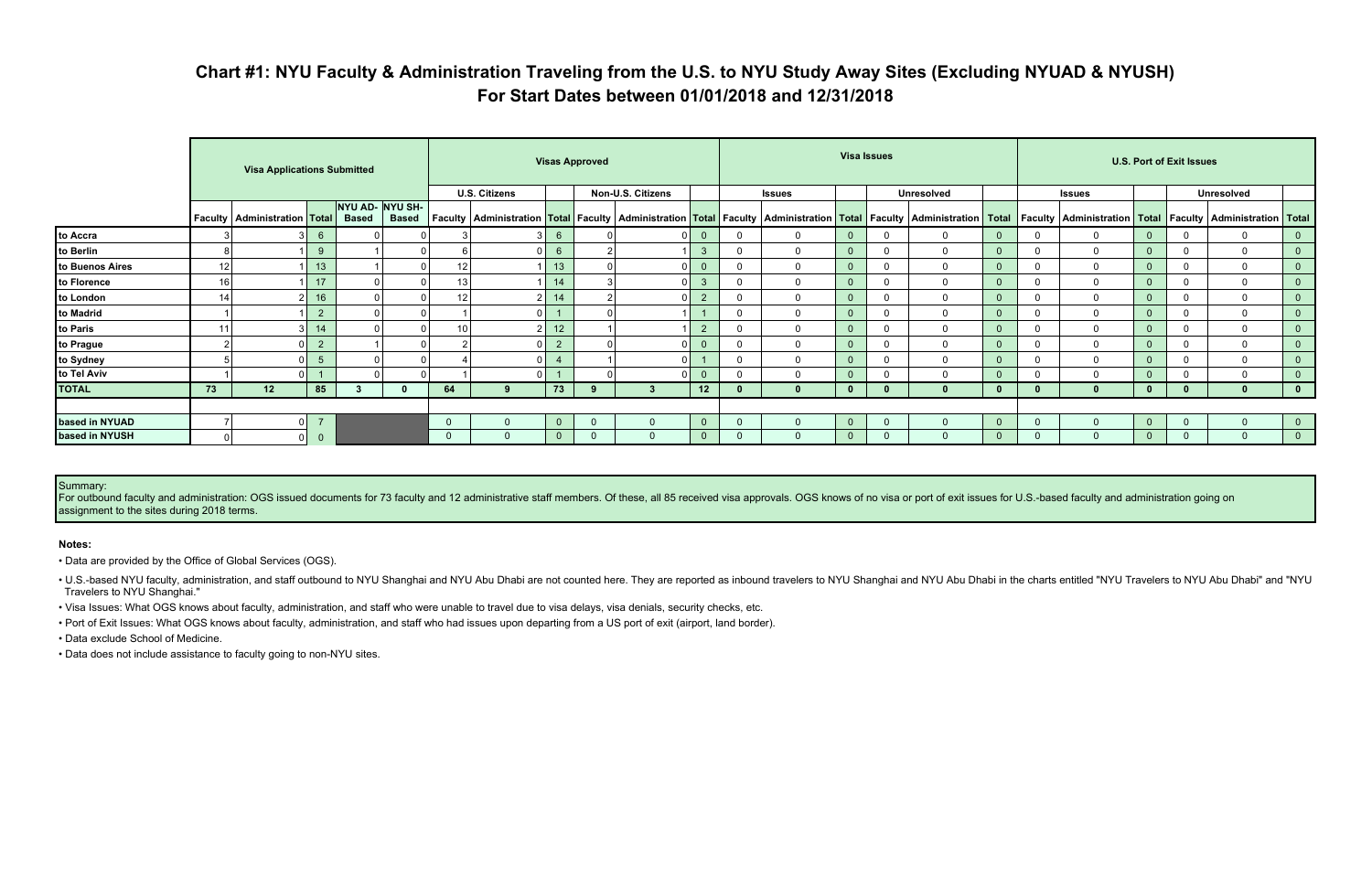# **Chart #2: Non-U.S. Citizen NYU Faculty & Researchers Traveling to NYU New York For Start Dates between 01/01/2018-12/31/2018**

|                  | Initial Documents Issued/Filed |                    |                        |                        | <b>Visa Issues</b><br><b>Reported to OGS</b> |                 |                        |                        | <b>Port of Entry Issues</b><br><b>Reported to OGS</b> |             |                        |                        | Scholars Not Arrived as of 12/31/2017 |             |                        |                        | Initial Scholars Arrived/Reported Approved |             |                 |                        |  |
|------------------|--------------------------------|--------------------|------------------------|------------------------|----------------------------------------------|-----------------|------------------------|------------------------|-------------------------------------------------------|-------------|------------------------|------------------------|---------------------------------------|-------------|------------------------|------------------------|--------------------------------------------|-------------|-----------------|------------------------|--|
| <b>Visa Type</b> | <b>Faculty</b>                 | <b>Researchers</b> | <b>NYUAD-</b><br>based | <b>NYUSH-</b><br>based | <b>Faculty</b>                               | Researchers     | <b>NYUAD-</b><br>based | <b>NYUSH-</b><br>based | Faculty                                               | Researchers | <b>NYUAD-</b><br>based | <b>NYUSH-</b><br>based | <b>Faculty</b>                        | Researchers | <b>NYUAD-</b><br>based | <b>NYUSH-</b><br>based | <b>Faculty</b>                             | Researchers | NYUAD-<br>based | <b>NYUSH-</b><br>based |  |
| J-1              | 88                             | 421                |                        |                        |                                              |                 |                        |                        |                                                       |             |                        |                        |                                       |             |                        |                        | 85                                         | 406         |                 |                        |  |
| $H-1B$           | 34                             | 33                 |                        |                        |                                              |                 |                        |                        |                                                       |             |                        |                        |                                       |             |                        |                        | 34                                         | 32          |                 |                        |  |
| $O-1$            |                                |                    |                        |                        |                                              |                 |                        |                        |                                                       |             |                        |                        |                                       |             |                        |                        |                                            |             |                 |                        |  |
| $E-3$            |                                |                    |                        |                        |                                              |                 |                        |                        |                                                       |             |                        |                        |                                       |             |                        |                        |                                            |             |                 |                        |  |
| <b>TN</b>        |                                |                    |                        |                        |                                              |                 |                        |                        |                                                       |             |                        |                        |                                       |             |                        |                        |                                            |             |                 |                        |  |
| <b>TOTAL</b>     |                                | 582                |                        |                        |                                              | 10 <sup>°</sup> |                        |                        |                                                       |             |                        |                        |                                       |             |                        |                        |                                            | 563         |                 |                        |  |

### **Summary:**

J-1: For J-1 inbound faculty and researchers: OGS issued documents for 509 faculty and researchers. Of these, OGS is aware that 491 satisfactorily completed the process as of 12/31/2018. OGS counts 18 faculty members and r running this report, likely due to the fact that they cancelled their appointment for personal reasons. During this specific timeframe, OGS knows of 8 NYUAD faculty members and 2 NYUSH faculty members applying for J-1 visa faculty and researchers: OGS filed petitions for/advised on 73 initial faculty and researchers who had start dates between 1/1/2018-12/31/2018. Of these, OGS is aware that all except one satisfactorily completed the proces the US in J-1 status instead. This report does not include amended or extension (or new administrative exception) petitions filed for non-J faculty or research scholars with start dates between 01/01/2018-12/31/2018.

| Visa Type | <b>Description</b>                                                                                             |
|-----------|----------------------------------------------------------------------------------------------------------------|
| J-1       | Exchange Visitor Program: includes Professor, Research Scholar, Short-Term Scholar & Specialist J-1 categories |
| $H-1B$    | Temporary Worker in a Specialty Occupation                                                                     |
| $O-1$     | Alien of Extraordinary Ability                                                                                 |
| $E-3$     | Certain Specialty Occupations for Australian citizens                                                          |
| ΤN        | Treaty NAFTA: For certain professionals from Canada and Mexico                                                 |

#### **Notes:**

- Data are provided by the Office of Global Services (OGS).
- Faculty include a full range of of faculty titles.
- Researchers include post docs and research scientists and visiting scholars.
- Data include processing for non-U.S. citizens entering the U.S. and for non-U.S. citizens who are in the U.S. and changing their visa status.
- Travelers applying for J-1 visas are not required to register the outcome of their visa applications with OGS.
- Visa Issues = What OGS knows about travelers who were unable to arrive due to visa delays, visa denials, security checks, etc.
- Port of Entry Issues = What OGS knows about travelers who had issues upon arrival at a US port of entry (airport, land border).
- Data are not available to OGS about port of exit issues from home country.
- Data exclude School of Medicine.
- Data current as of 01/08/2019. This report does not include data for scholars who are continuing, but may also experience issues at the Consulate or POE (or USCIS).
- Scholars who have not yet arrived are scheduled to start programs later in the semester, and will arrive as planned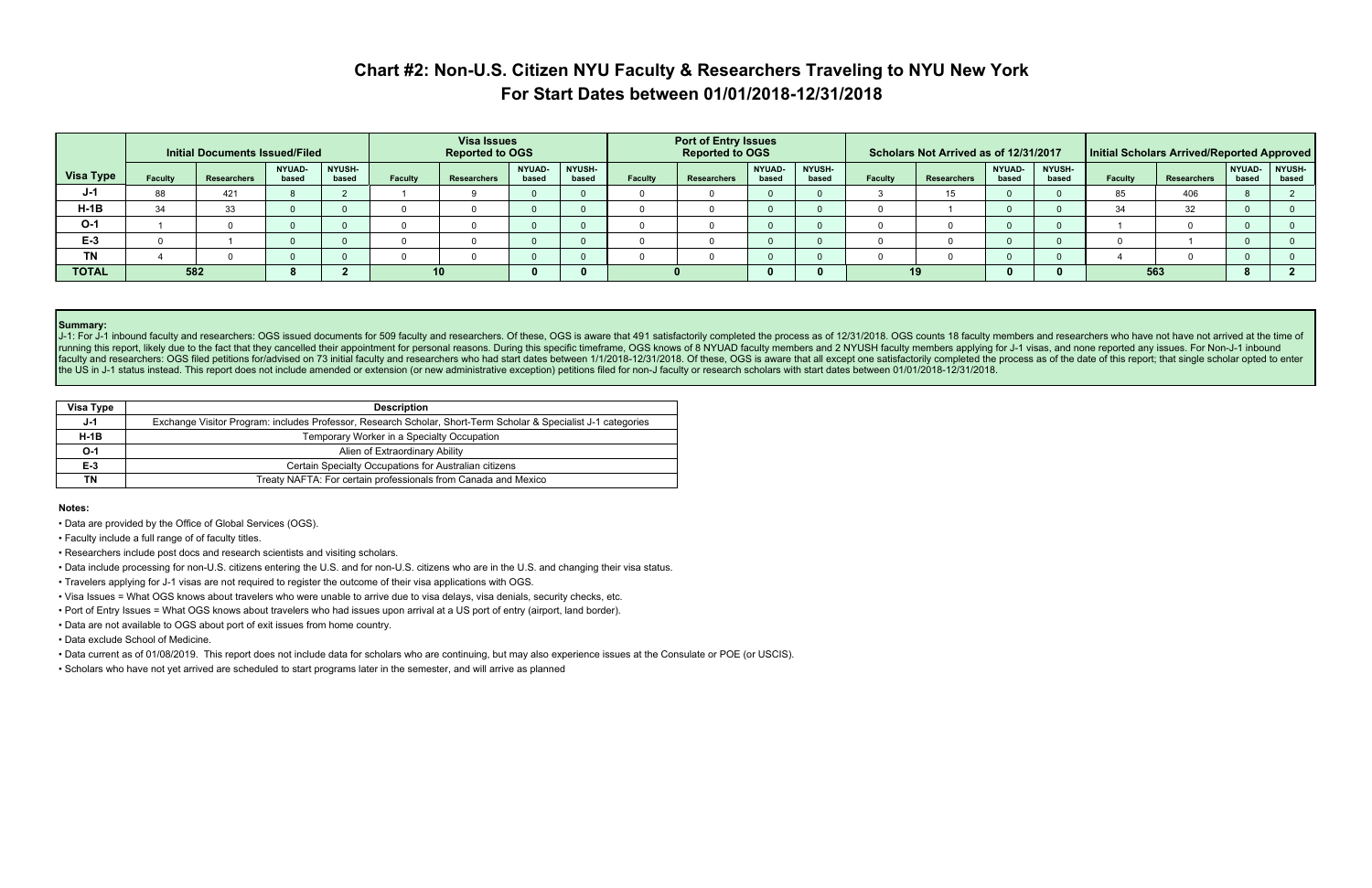# **Chart #3: NYU Students Traveling to NYU Study Away Sites For Start Dates between 01/01/2018 and 12/31/2018**

Cases Processed by OGS, Excludes Liberal Studies Freshmen

|                 | Total number of admitted students contacted by OGS |          |              |                      | <b>Visas Approved</b>       |                      |              |               | <b>Visa Issues</b><br><b>Reported to OGS</b> |               | <b>U.S. Port of Exit Issues</b><br><b>Reported to OGS</b> | <b>Students Enrolled</b> |      |                                     |    |                     |          | <b>Total</b>                       |
|-----------------|----------------------------------------------------|----------|--------------|----------------------|-----------------------------|----------------------|--------------|---------------|----------------------------------------------|---------------|-----------------------------------------------------------|--------------------------|------|-------------------------------------|----|---------------------|----------|------------------------------------|
|                 | Undergrad                                          | Graduate | <b>Total</b> | <b>U.S. Citizens</b> | Non-U.S.<br><b>Citizens</b> | <b>Dual Citizens</b> | <b>Total</b> | <b>Issues</b> | <b>Unresolved</b>                            | <b>Issues</b> | <b>Unresolved</b>                                         | Undergrad<br>(Total)     |      | NYUNY-based NYUAD-based NYUSH-based |    | Liberal<br>Studies* | Graduate | <b>Students</b><br><b>Enrolled</b> |
| to Abu Dhabi    |                                                    | 26       |              |                      |                             |                      |              |               |                                              |               |                                                           |                          |      |                                     |    |                     | 26       | 84                                 |
| to Accra        |                                                    | 22       |              |                      |                             |                      |              |               |                                              |               |                                                           |                          |      |                                     |    |                     | 22       | 59                                 |
| to Berlin       | 288                                                | 55       | 343          | 15 <sup>1</sup>      |                             |                      | 245          |               |                                              |               |                                                           | 254                      | 233  |                                     |    |                     | 55       | 309                                |
| to Buenos Aires | 146                                                | 38       | 184          | 12 <sup>1</sup>      |                             |                      | 145          |               |                                              |               |                                                           | 126                      | 120  |                                     |    |                     | 38       | 164                                |
| to Florence     | 677                                                | 72       | 749          | 440                  |                             |                      | 559          |               |                                              |               |                                                           | 476                      | 465  |                                     |    | 184                 | 72       | 548                                |
| to London       | 1005                                               | 197      | 1202         | 598                  | 295                         |                      | 952          |               |                                              |               |                                                           | 754                      | 687  |                                     |    | 156                 | 197      | 951                                |
| to Madrid       | 361                                                |          | 361          | 195                  |                             |                      | 272          |               |                                              |               |                                                           | 291                      | 281  |                                     |    |                     |          | 291                                |
| to Paris        | 598                                                | 61       | 659          | 353                  | 111                         |                      | 512          |               |                                              |               |                                                           | 471                      | 450  |                                     |    | 119                 | 61       | 532                                |
| to Prague       | 326                                                | 31       | 357          | 195                  |                             |                      | 275          |               |                                              |               |                                                           | 236                      | 223  |                                     |    |                     | 31       | 267                                |
| to Shanghai     | 611                                                | 69       | 680          | 206                  | 242                         |                      | 473          |               |                                              |               |                                                           | 283                      | 256  | 27                                  |    |                     | 69       | 352                                |
| to Sydney       | 242                                                |          | 242          | 158.                 |                             |                      | 196          |               |                                              |               |                                                           | 213                      | 203  |                                     |    |                     |          | 213                                |
| to Tel Aviv     |                                                    |          |              |                      | 20                          |                      |              |               |                                              |               |                                                           |                          | 521  |                                     |    |                     |          | 100                                |
| <b>TOTAL</b>    | 4440                                               | 612      | 5052         | 2556                 | 1012                        | 276                  | 3844         |               |                                              |               |                                                           | 3258                     | 3033 | 145                                 | 80 | 459                 | 612      | 3870                               |

For outbound students: OGS contacted 5052 students who were initially admitted for travel to the global academic sites. As of December 31, 2018, visas were issued for 3844 students. OGS is unaware of any students experienc proceed through the visa application process as they decide not to study away; others enroll but do not need to obtain a visa through OGS in order to travel to the site. Ultimately, 3258 undergraduate students enrolled at for all students who required them, with the exception of Liberal Studies students. Visa issues reported to OGS most frequently were delays, though in many cases, these delays were significant enough to cause a change in s other individual school programs. There are 145 Abu Dhabi-based and 80 Shanghai-based students included in this the Global Site enrollment participation data and none of them reported visa or port of exit issues.

\* Liberal Studies (which does not utilize OGS) also had 70 students enrolled in Washington, DC.

#### Summary:

. OGS contacts all students who are admitted to an NYU Study Away site shortly after they receive their placement notifications from the Office of Global Programs. Not all admitted students decide to study away, and some u In addition, OGS assists with processing visas for individual school programs whose enrollment is not refelected here.

#### **Notes:**

• Data about visa paperwork are provided by the Office of Global Services (OGS). Data about student enrollment are provided by the Office of Global Programs.

• OGS data does not include Liberal Studies freshmen going to Florence, London, and Paris. LS handles visa paperwork without going through OGS.

• Dual passport holders are advised to travel on the passport with the easiest immigration entry into the host country.

• Visa Issues: What OGS knows about students who were unable to depart due to visa delays, visa denials, security checks, etc.

• Port of Exit Issues: What OGS knows about students who had issues upon departing from a US Port of Exit (airport, land border).

• Data exclude School of Medicine.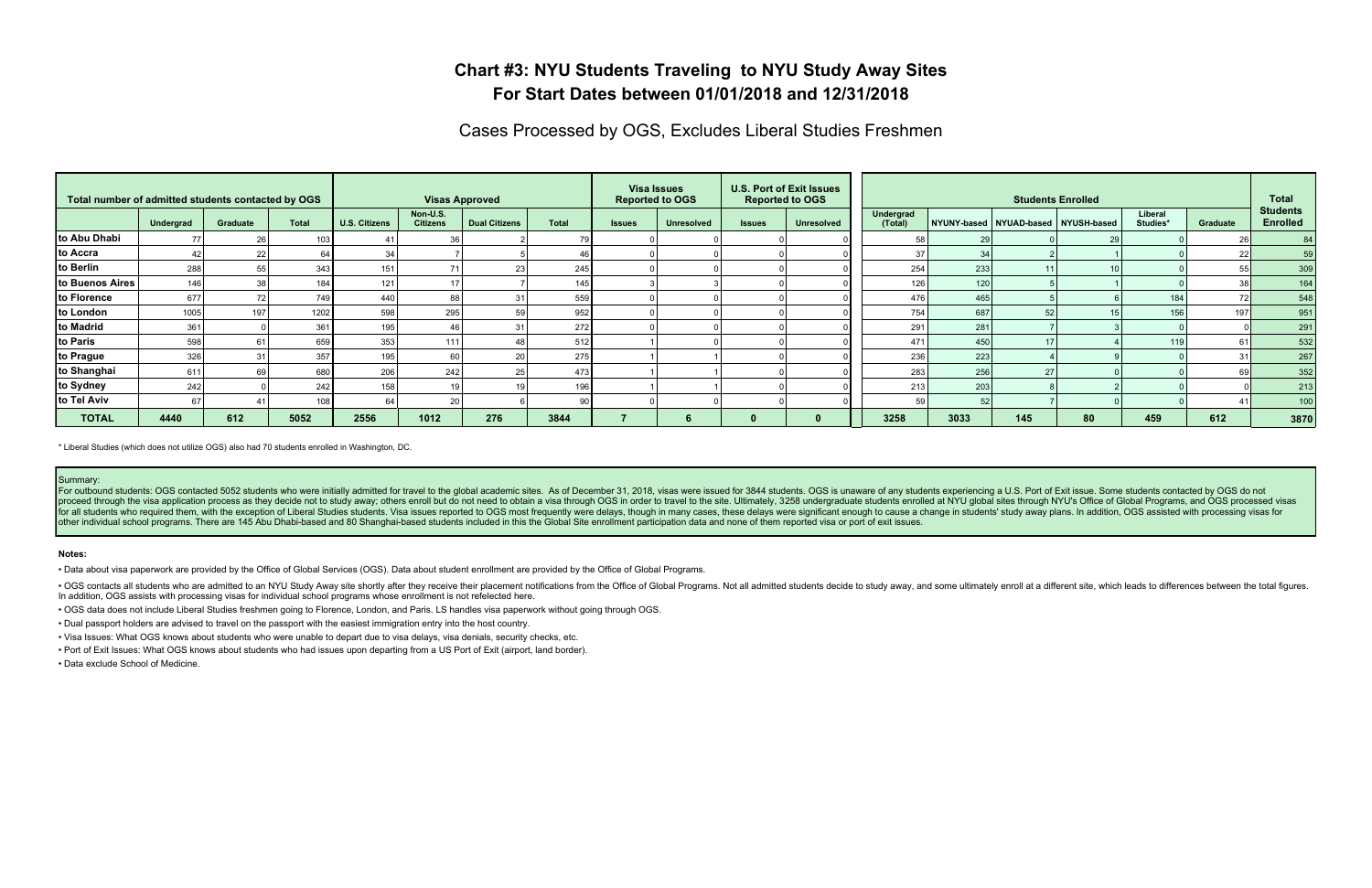# **Chart #4: Non-U.S. Citizen NYU Students Traveling to the U.S. on F-1 and J-1 Visas For Study in New York City and Washington, DC For Start Dates between 01/01/2018 and 12/31/2018**

|                  |            | Initial Documents Issued for F-1 and J-1 international students |       |              |              |           | U.S. Port of Entry Issues (for Initial Students) |              | Visa Issues - Did not enroll |              |          |              |  |  |
|------------------|------------|-----------------------------------------------------------------|-------|--------------|--------------|-----------|--------------------------------------------------|--------------|------------------------------|--------------|----------|--------------|--|--|
|                  | <b>WSQ</b> | <b>BK</b>                                                       | DC    | <b>Total</b> | <b>WSQ</b>   | <b>BK</b> | DC                                               | <b>Total</b> | <b>WSQ</b>                   | <b>BK</b>    | DC       | <b>Total</b> |  |  |
| <b>UGRD</b>      | 2081       | 216                                                             | 28    | 2325         | 18           |           |                                                  | 19           |                              |              |          |              |  |  |
| <b>GRAD</b>      | 3224       | 1166                                                            |       | 4390         |              |           |                                                  |              | 12                           | 8            |          | 20           |  |  |
| Other            | 822        | 13                                                              |       | 835          |              |           |                                                  |              |                              |              |          | $\Omega$     |  |  |
| <b>TOTAL</b>     | 6127       | 1395                                                            | 28    | 7550         | 18           |           |                                                  | 19           | 15                           | 8            | $\bf{0}$ | 23           |  |  |
|                  |            |                                                                 |       |              |              |           |                                                  |              |                              |              |          |              |  |  |
|                  | to WSQ     | to BK                                                           | to DC | <b>Total</b> | to WSQ       | to BK     | to DC                                            | <b>Total</b> | to WSQ                       | to BK        | to DC    | <b>Total</b> |  |  |
| from Abu Dhabil  | 316        | $\Omega$                                                        |       | 324          | $\Omega$     | $\Omega$  |                                                  |              |                              |              |          |              |  |  |
| from Shanghai    | 216        |                                                                 |       | 225          | $\mathbf{0}$ | $\Omega$  |                                                  |              | $\Omega$                     |              |          | $\Omega$     |  |  |
| <b>SUB-TOTAL</b> | 532        | $\mathbf{0}$                                                    | 17    | 549          |              |           |                                                  |              |                              | $\mathbf{0}$ | $\bf{0}$ |              |  |  |

OGS issued documents to 7,550 students to study in New York (Washington Square & Brooklyn campuses) and in Washington, DC. This group includes 324 international students coming to the US from NYUAD (316 to New York; 8 to W York; 9 to Washington, DC).

OGS knows that 19 encountered port of entry issues, of which 3 students entered as tourists and their F-1/J-1 student records were ultimately canceled; 23 students did not come to the U.S. because of visa issues (including Dhabi); 512 students cancelled their immigration documents, including 18 from NYU Abu Dhabi and six from NYU Shanghai; and 72 deferred their admission to a future date.

|                  |            | <b>Students who Cancelled their Immigration Documents</b> |       |              |            |              | <b>Students who Deferred their Attendance</b> |              |            |           | Student Enrollment of F-1 and J-1 international students |              |
|------------------|------------|-----------------------------------------------------------|-------|--------------|------------|--------------|-----------------------------------------------|--------------|------------|-----------|----------------------------------------------------------|--------------|
|                  | <b>WSQ</b> | <b>BK</b>                                                 | DC.   | <b>Total</b> | <b>WSQ</b> | <b>BK</b>    | <b>DC</b>                                     | <b>Total</b> | <b>WSQ</b> | <b>BK</b> | DC                                                       | <b>Total</b> |
| <b>UGRD</b>      | 88         | 12                                                        |       | 103          | 14         |              |                                               | 18           | 2038       | 214       | 26                                                       | 2278         |
| <b>GRAD</b>      | 195        | 125                                                       |       | 320          | 32         | 20           |                                               | 52           | 3126       | 1078      |                                                          | 4204         |
| <b>Other</b>     | 88         |                                                           |       | 89           |            |              |                                               |              | 527        | $\Omega$  |                                                          | 528          |
| <b>TOTAL</b>     | 371        | 138                                                       |       | 512          | 48         | 24           | 0                                             | 72           | 5691       | 1292      | 27                                                       | 7010         |
|                  |            |                                                           |       |              |            |              |                                               |              |            |           |                                                          |              |
|                  | to WSQ     | to BK                                                     | to DC | <b>Total</b> | to WSQ     | to BK        | to DC                                         | <b>Total</b> | at WSQ     | at BK     | at DC                                                    | <b>Total</b> |
| from Abu Dhabi   | 18         |                                                           |       | 18           |            |              |                                               | $\Omega$     | 298        |           |                                                          | 307          |
| from Shanghai    | 6          |                                                           |       | 6            |            |              |                                               |              | 209        |           |                                                          | 218          |
| <b>SUB-TOTAL</b> | 24         | <sup>0</sup>                                              | 0     | 24           | $\bf{0}$   | <sup>0</sup> | 0                                             | 0            | 507        | n         | 18                                                       | 525          |

#### Summary:

| Visa Type | <b>Description</b>       |
|-----------|--------------------------|
| F-1       | Academic Students        |
| J-1       | <b>Exchange Visitors</b> |

#### **Notes:**

- Data are provided by the Office of Global Services, NYU Abu Dhabi, and NYU Shanghai
- OGS is not notified directly of F-1 and J-1 visa approvals. OGS can confirm visa status only for those students who attend OGS immigration check-in workshops upon arrival.
- Port of Entry Issues: Students who had issues upon arrival at a US port of entry (airport, land border).
- Visa Issues Did not enroll: Students who did not arrive due to visa delays, visa denials, security checks, etc. These students may also fall into the students cancelled or deferred categories.
- Students who Cancelled their Immigration Documents: Students who for a variety of reasons are not attending; this includes students who are unable to enter the US due to visa delays or denials.
- Students Deferred: Students who are applying to come to the US for a future semester in 2019; this includes students who deferred because of visa delays or denials.
- Data are not available to OGS about port of exit issues from home country.
- Data exclude School of Medicine.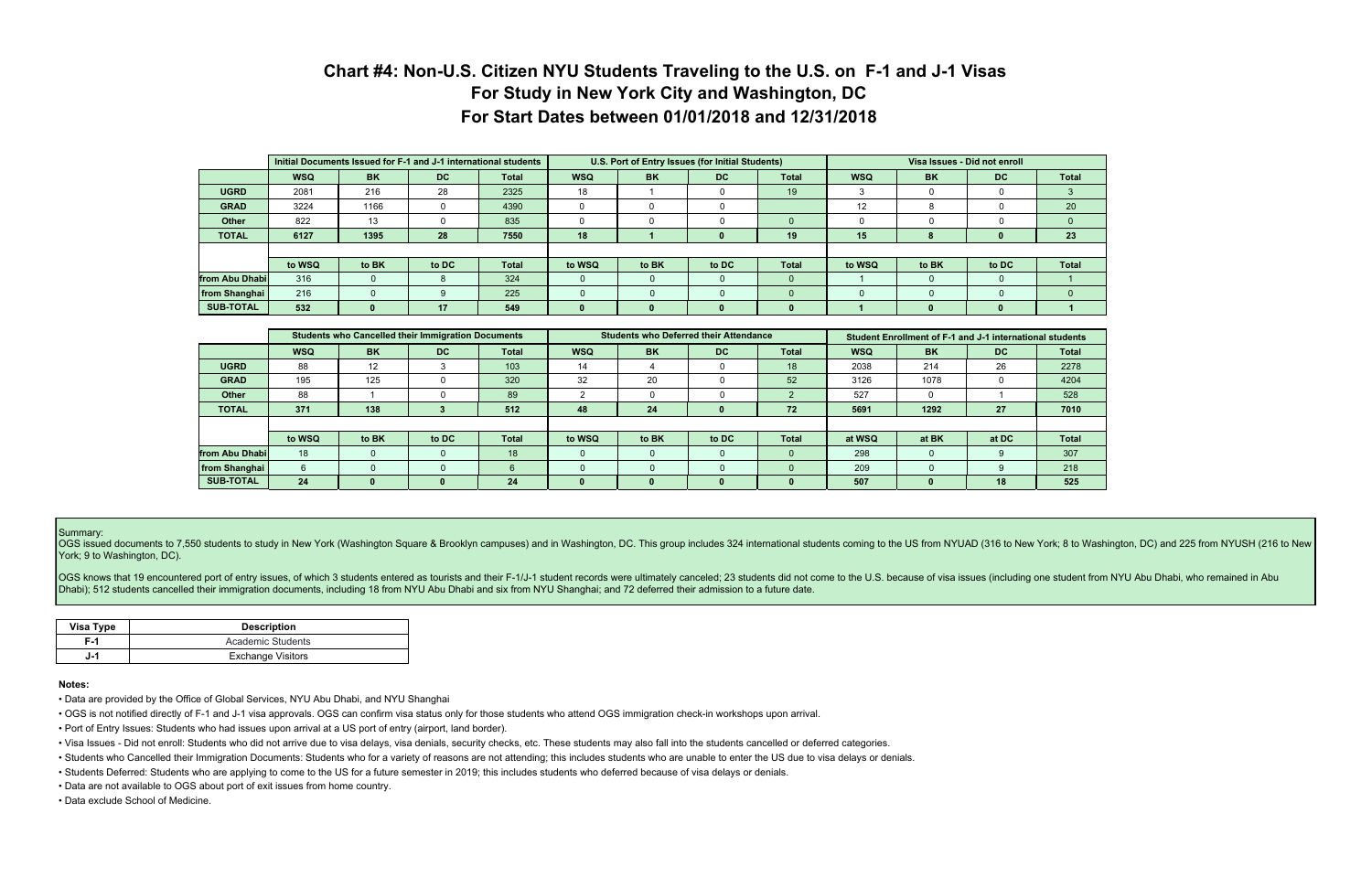## **Chart #5: NYU Travelers to NYU Abu Dhabi (U.S. and Non-U.S. Citizens)**

|                            | AY 2009-2010    |          |                 | AY 2010-2011   |          |          | AY 2011-2012 |                 |                 | LAY 2012-2013  |                 |                  | LAY 2013-2014  |          |                 |
|----------------------------|-----------------|----------|-----------------|----------------|----------|----------|--------------|-----------------|-----------------|----------------|-----------------|------------------|----------------|----------|-----------------|
|                            | <b>Applied</b>  | Rejected | Approved        | <b>Applied</b> | Rejected | Approved | Applied      | <b>Rejected</b> | Approved        | <b>Applied</b> | <b>Rejected</b> | Approved         | <b>Applied</b> | Rejected | Approved        |
| <b>Students</b>            |                 |          |                 | 143            |          | 143      | 157          |                 | 157             | 177            |                 | 176              | 176            |          | 176             |
| Faculty                    | 69              |          | 69              | 149            |          | 147      | 135          |                 | 131             | 142            |                 | 140.             | 110            |          | 110             |
| Researchers                |                 |          |                 |                |          |          | 20           |                 | 20 <sub>l</sub> | 96             |                 | 89               | 103            |          | 94 <sub>1</sub> |
| <b>Staff</b>               | 18              |          | 18 <sub>1</sub> | 77             |          | 75       | 93           |                 | 91              | 139            |                 | 136 <sub>1</sub> | 193            |          | 186             |
| Academic<br><b>Support</b> |                 |          |                 | 33             |          | 29       | -46          |                 | 44              | 22             |                 | 22               | 59             |          | 58              |
| <b>GRAND TOTAL</b>         | 90 <sup>1</sup> |          |                 | 408            |          | 396      | 451          |                 | 443             | 576            | 13 <sup>1</sup> | 563              | 641            |          | 624             |
| Percentage                 | 100.00%         | $0.00\%$ | 100.00%         | 100.00%        | 2.90%    | 97.10%   | 100.00%      | 1.80%           | 98.20%          | 100.00%        | 2.30%           | 97.70%           | 100.00%        | 2.70%    | 97.30%          |

|                     | AY 2014-2015   |          |          | LAY 2015-2016    |          |                  | LAY 2016-2017    |          |                  | AY 2017-2018 |          |           | <b>Totals for AY 2010-2018</b> |                 |          |
|---------------------|----------------|----------|----------|------------------|----------|------------------|------------------|----------|------------------|--------------|----------|-----------|--------------------------------|-----------------|----------|
|                     | <b>Applied</b> | Rejected | Approved | <b>Applied</b>   | Rejected | Approved         | Applied          | Rejected | Approved         | Applied      | Rejected | Approved  | Applied                        | Rejected        | Approved |
| <b>Students</b>     | 276            |          | 276      | 276              |          | 276              | 313              |          | 313              | 431          |          | 431       | 1949                           |                 | 1948     |
| <b>Faculty</b>      | 139            |          | 137      | 118 <sub>1</sub> |          | 118 I            | 141              |          | 133              | 94           |          | 92        | 1097                           | 20              | 1077     |
| <b>Researchers</b>  | 191            | 24       | 167      | 196              |          | 182              | 190              |          | 173.             | 196          |          | 1861      | 998                            | 85              | 913      |
| Staff               | 129            |          | 122      | 163              |          | 158 <sup>1</sup> | 130 <sub>1</sub> |          | 125 <sub>1</sub> | 146          |          | 141       | 1088                           | 36              | 1052     |
| Academic<br>Support | 31             |          | 30       | 52               |          | 47               | 42               |          | 37               |              |          | 44        | 334                            | 20 <sup>1</sup> | 314      |
| <b>GRAND TOTAL</b>  | 766            |          | 732      | 805              |          | <b>781</b>       | 816              |          | 781              | 913          |          | 894       | 5466                           | 162             | 5304     |
| Percentage          | 100.00%        | 4.40%    | 95.60%   | 100.00%          | 2.98%    | 97.02%           | 100.00%          | 4.29%    | 95.71%           | 100.00%      | 2.08%    | $97.92\%$ | 100.00%                        | $2.96\%$        | 97.04%   |

#### **Summary:**

In AY 2017-2018, 100% of students, 98% of faculty, 95% of researchers, 97% of staff, and 96% of academic support employees were approved for their visas.

### **Notes:**

• Data provided by NYU Abu Dhabi and includes visas for NYUAD faculty, students, and staff, including those visiting from other NYU locations.

• Faculty include both permanent NYUAD hires (standing faculty), as well as affiliated (New York-based faculty), and visiting faculty from other institutions. Affiliated and visiting faculty include January-term, seven-wee

• Researchers include post doctoral fellows, research scientists and scholars, and lab instructors.

• Academic Support includes Teaching Assistants and Writing Fellows, junior non-faculty members of the NYUAD instructional staff (prior to 2015-16, these roles were filled primarily by Global Academic Fellows).

• Each AY refers to the academic year beginning on September 1st and ending on August 31st of the following year. Applications that began between those dates are included in each year's data.